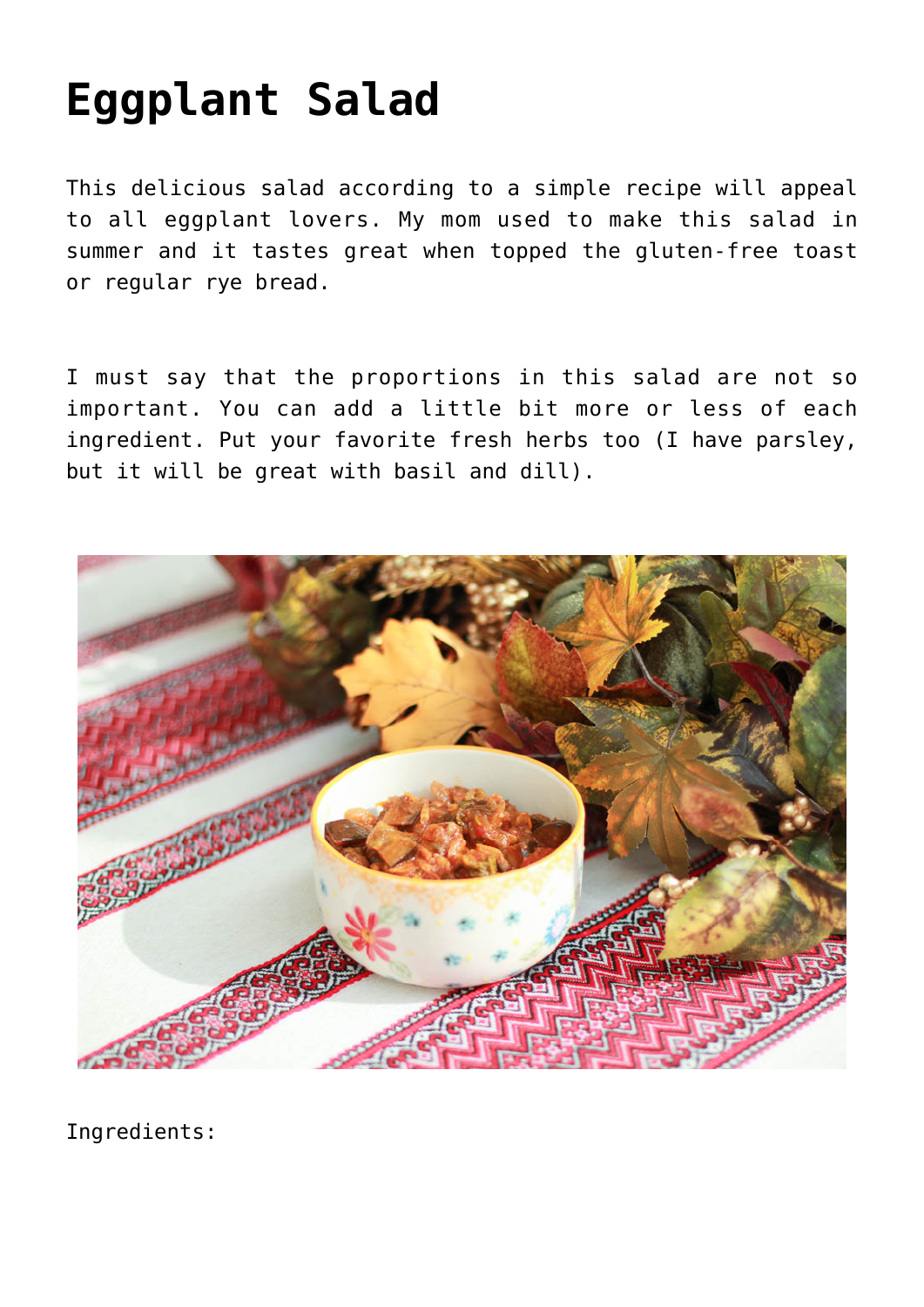- 2 medium Eggplants
- 1 medium white onion
- 2-4 medium Tomatoes
- 9 cloves of Garlic
- Dill to taste
- Parsley to taste
- Salt to taste
- Ground black pepper to taste
- Vegetable oil to taste



Directions:

- Cut the eggplant into cubes, add salt and set aside for half an hour. Then rinse under running water. Peel and finely chop the onion.
- 2. Pour 1-2 tablespoons of avocado oil into the pan, add the onion, sprinkle it with salt, and saute until light